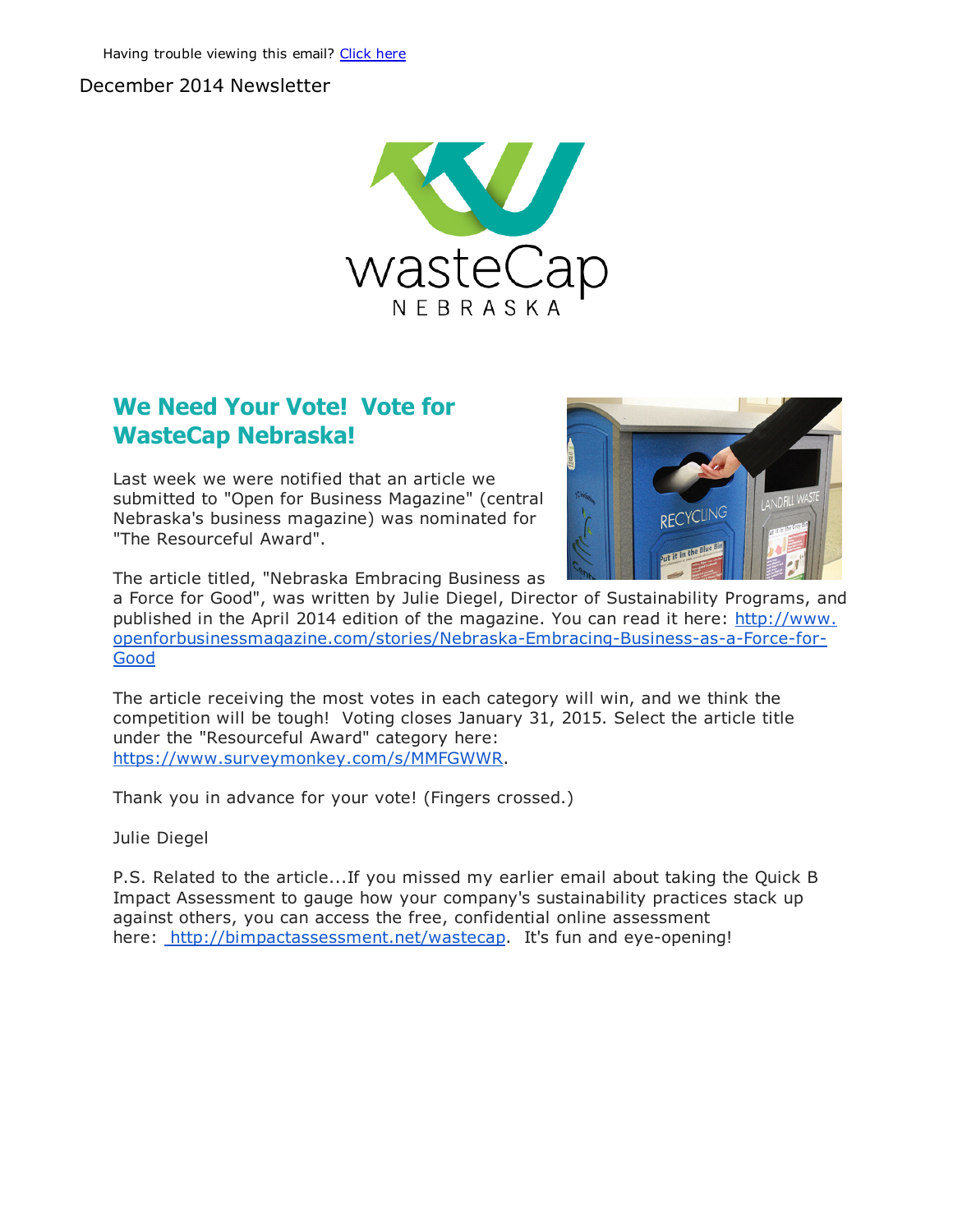

# Cities Leading the Way

Many communities in the U.S. around the world are adopting Zero Waste strategies to drastically reduce what goes to their landfills. They aim to:

- 1. Recover resources that would otherwise go to waste
- 2. Create jobs and money from trash
- 3. Reduce negative impacts on the environment

The average recycling rate was about 35% in the U.S. in 2012. Yet, some committed cities, including Seattle, Portland, Austin, San Francisco and more are diverting more than 60% of discards away from landfills. They have done it by following Zero Waste strategies that use city policies, business partnerships and community education. They focus on reducing waste at the source and making recycling more accessible.

Fort Collins, Colorado is one of our neighbors that has adopted a Zero Waste plan. They stepped up their recycling rate to over 50% after passing two city ordinances. One was to include recycling with trash service at no extra cost, and the other was to charge for trash based on how much was thrown away.

Their new Zero Waste goal sets their sights on 75% diversion by 2020, 90% by 2025 and virtually Zero Waste by 2030. The plan has 4 main parts:

- 1. Changing the culture with new rules, incentives and marketing
- 2. Helping residents reduce and reuse through donation and repair
- 3. Composting organic materials to put nutrients back into the soil
- 4. Raising recycling requirements for construction and demolition projects.

Fort Collins hopes to avoid building a new landfill that would cost them \$20‐\$80 million. Instead, they will invest \$12-\$16 million on Zero Waste infrastructure.

To learn more, and to see additional Zero Waste Spotlights visit [www.wastecapne.org](http://r20.rs6.net/tn.jsp?e=001bbgiVqujStw758Q24MVJCPiK1FE18n2i0_SN2z3Hsooa079y1VBJIS9vd_ZOGGLX6-GafpVjEAngZTA22zVdJhN_9x702l-lG5RsVy4AA_U=).

# Assurity Life Insurance Wins Clothing Drive Competition

WasteCap Nebraska, Goodwill Serving Southeast Nebraska and YWCA Lincoln congratulate Assurity Life Insurance as the winner of the first annual America Recycles Day ‐ Job Outfitters Competition in Lincoln. The competition was promoted internally by Assurity's Sustainability Task Force, and resulted in the collection of 426 pounds of clothing during the two-week event. State